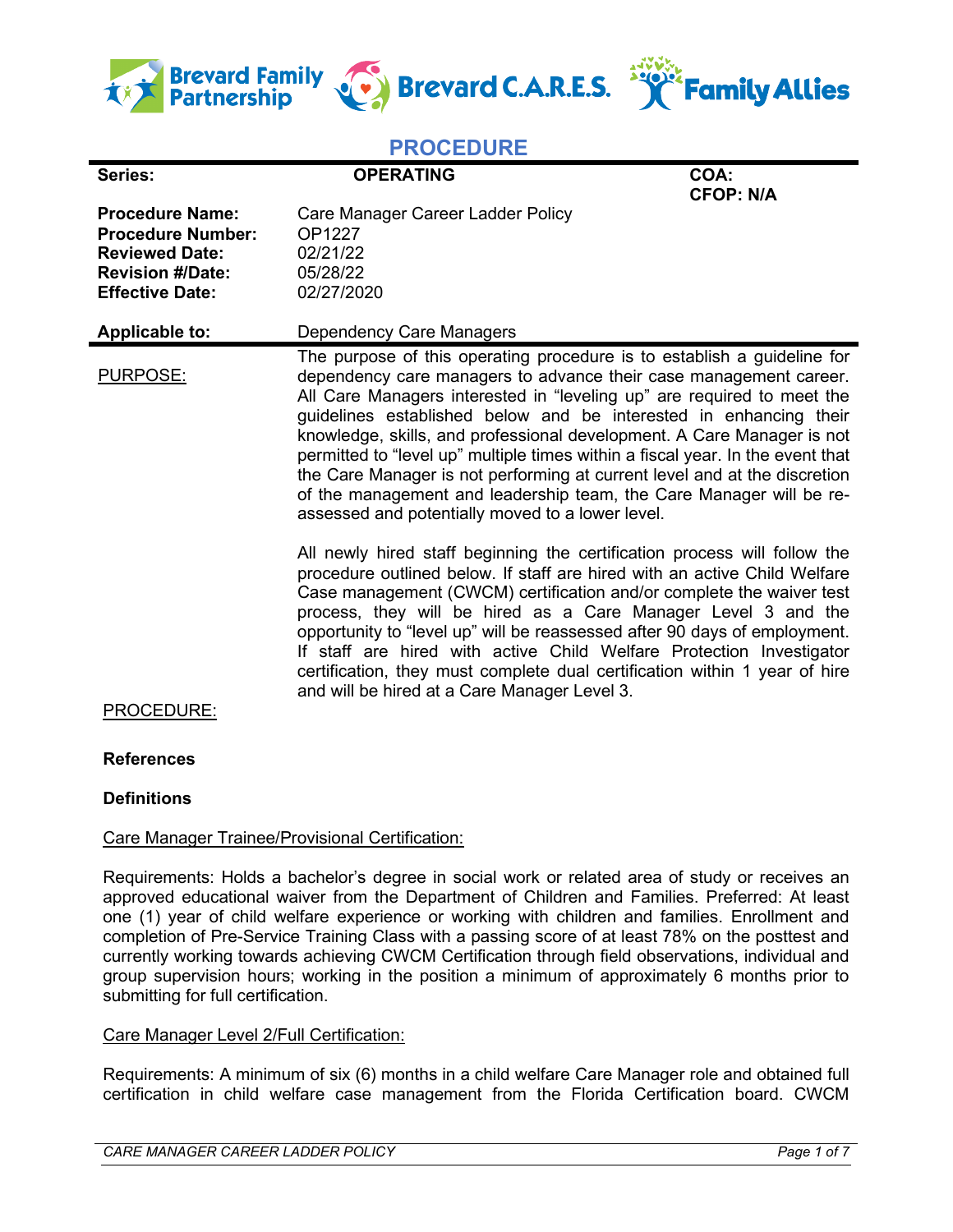

Certification must be obtained within one (1) year of passing the pre-service post test. Annually a minimum of 20 hours of Child Welfare continuing education completed. Initiation of Human Trafficking training required.

## Care Manager Level 3:

Requirements: Two years of child welfare experience; annually a minimum of 20 hours of continuing education training and completion of initial six (6) hour human trafficking training and ongoing quarterly training requirements met.

#### Care Manager Peer Mentor:

Requirements: A minimum of two (2) years of direct Child Welfare Case Management experience or one (1) year, if dully certified (CPI/CM); Annual Performance evaluation of "Meets Expectations" or above; Quarterly attendance to leadership development sessions offered; attendance and completion of Peer Mentor Training within six (6) months of leveling up; annually a minimum of 20 hours of continuing education training and completion of human trafficking ongoing quarterly training requirements met. Exceptions to required experience is determined at the discretion of the leadership team when a career ladder is submitted.

## Lead Care Manager:

Requirements: A minimum of three (3) years of case management experience; Annual Performance evaluation of "Meets Expectations" or above; Attendance and completion of Strength-Based Supervision Training; Quarterly attendance to leadership development sessions offered; annually a minimum of 20 hours of continuing education training and completion of human trafficking ongoing quarterly training requirements met. Exceptions to required experience is determined at the discretion of the leadership team when a career ladder is submitted.

## Process:

When a Care Manager meets one of the above-mentioned milestones beyond a Level 2, they will be required to complete the "Care Manager Career Ladder Assessment". The form will be submitted to their direct supervisor to identify their recommended appropriate Care Manager level and provide any supporting comments.

At this time, if the level identified by Care Manager and their supervisor are consistent, the form will then be submitted to the Program Director for approval. If the Care Manager and supervisor levels identified are inconsistent, the supervisor will then meet with the Care Manager to identify areas of needed improvement prior to being eligible to level up. The Care Manager and supervisor will jointly create a development plan and this plan will be addressed at least bi-weekly for the next 90 days at which the Care Manager level will be reassessed.

Once all parties agree on the appropriate level the Program Director will submit approved Care Manager Level assessment to the Executive Director for final approval and submittal for payroll updates.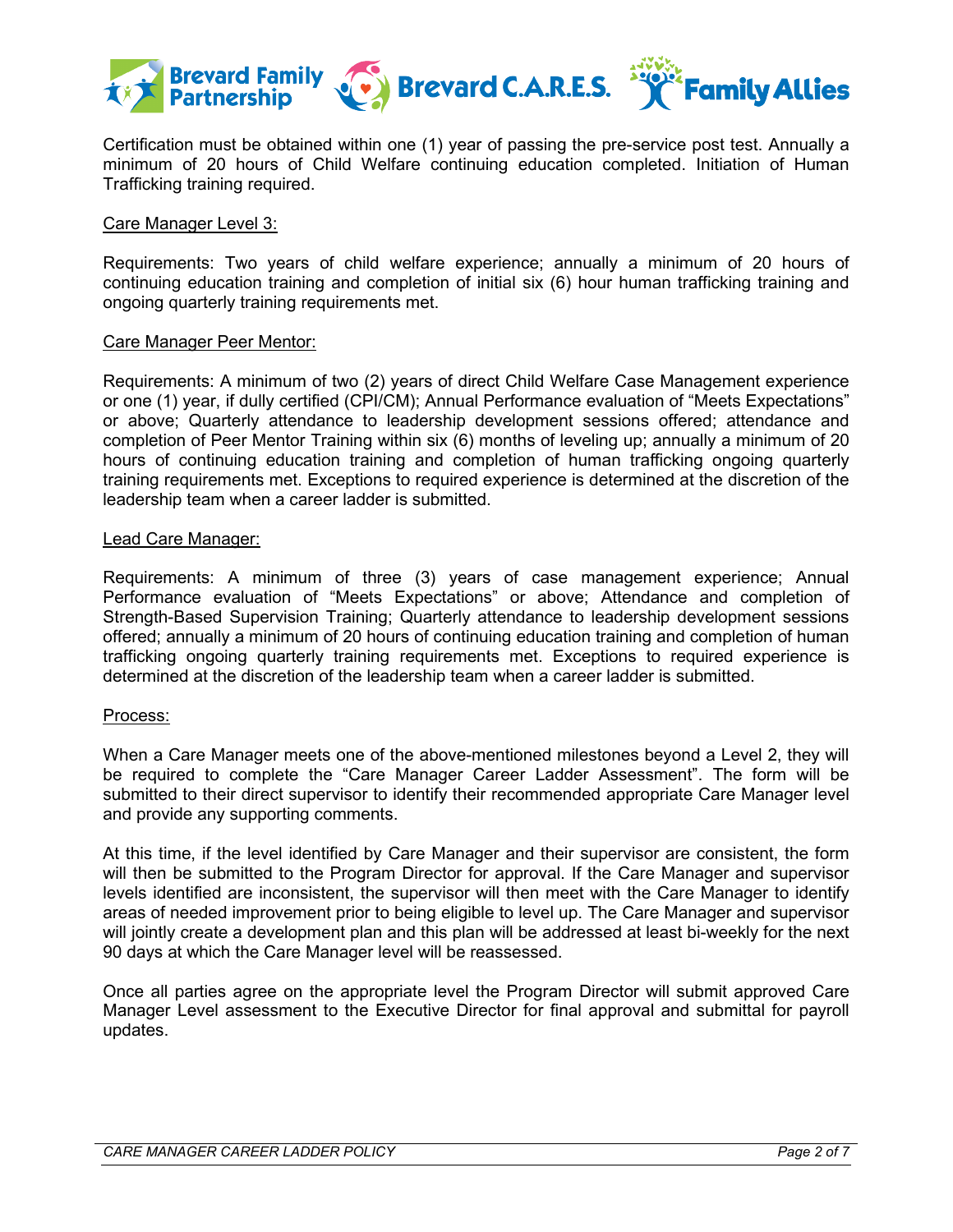

## Level Down Process

If at any time a Care Manager Supervisor feels an employee is not performing at current Care Manager Level, a discussion and coaching memo will be initiated and developed to present to the Care Manager. The purpose of this memo is to give the Care Manager 60-90-days to correct any performance deficiencies required to maintain their current level. If at the end of the coaching period, the Care Manager is still not performing at current level they may be assessed down to a lower level based on performance. If applicable, the employee will be notified during a meeting with Care Manager Supervisor and Program Director to discuss continued performance deficiencies and areas of needed improvement. When an employee is "leveled down" the Care Manager is required to wait a minimum of six (6) months and demonstrate improved performance prior to being deemed eligible to re-submit their self-assessment to their supervisor.

If an employee leveled at a Peer Mentor or Lead Care Manager receives less than a "meets expectations" on their annual performance evaluation upon notification, the Care Manager will be leveled down to the appropriate performance level. The Care Manager will have opportunity to revisit the level during their next annual performance evaluation and achieve a minimum of "meets expectations" prior to re-submitting their self-assessment to their direct supervisor.

#### Conflict Resolution

If a conflict arises during the leveling process the issues may be escalated to the Executive Director for resolution. Prior to escalation, all parties are encouraged to hold a team meeting which should include the Care Manager, Care Manager Supervisor and Program Director in an attempt to resolve the conflict.

#### Training Requirements

On-going continuing education training should be uploaded on a regular basis by the Care Manager into the MindShare system. The Care Manager is required to obtain a minimum of 20 continuing education hours per year for their certification. Human Trafficking training will be required in accordance with FAC 65C-43.005.

#### Review of CM Career Ladder

Requirements and salary levels of the Care Manager Career Ladder will be reviewed on an annual basis.

> BY DIRECTION OF THE CHIEF EXECUTIVE OFFICER:

,  $\frac{1}{2}$   $\frac{1}{2}$   $\frac{1}{2}$   $\frac{1}{2}$   $\frac{1}{2}$   $\frac{1}{2}$   $\frac{1}{2}$   $\frac{1}{2}$ PHILIP J. SCARPELLI

President and Chief Executive Officer Brevard Family Partnership / Family of Agencies

APPROVAL DATE: 6/10/22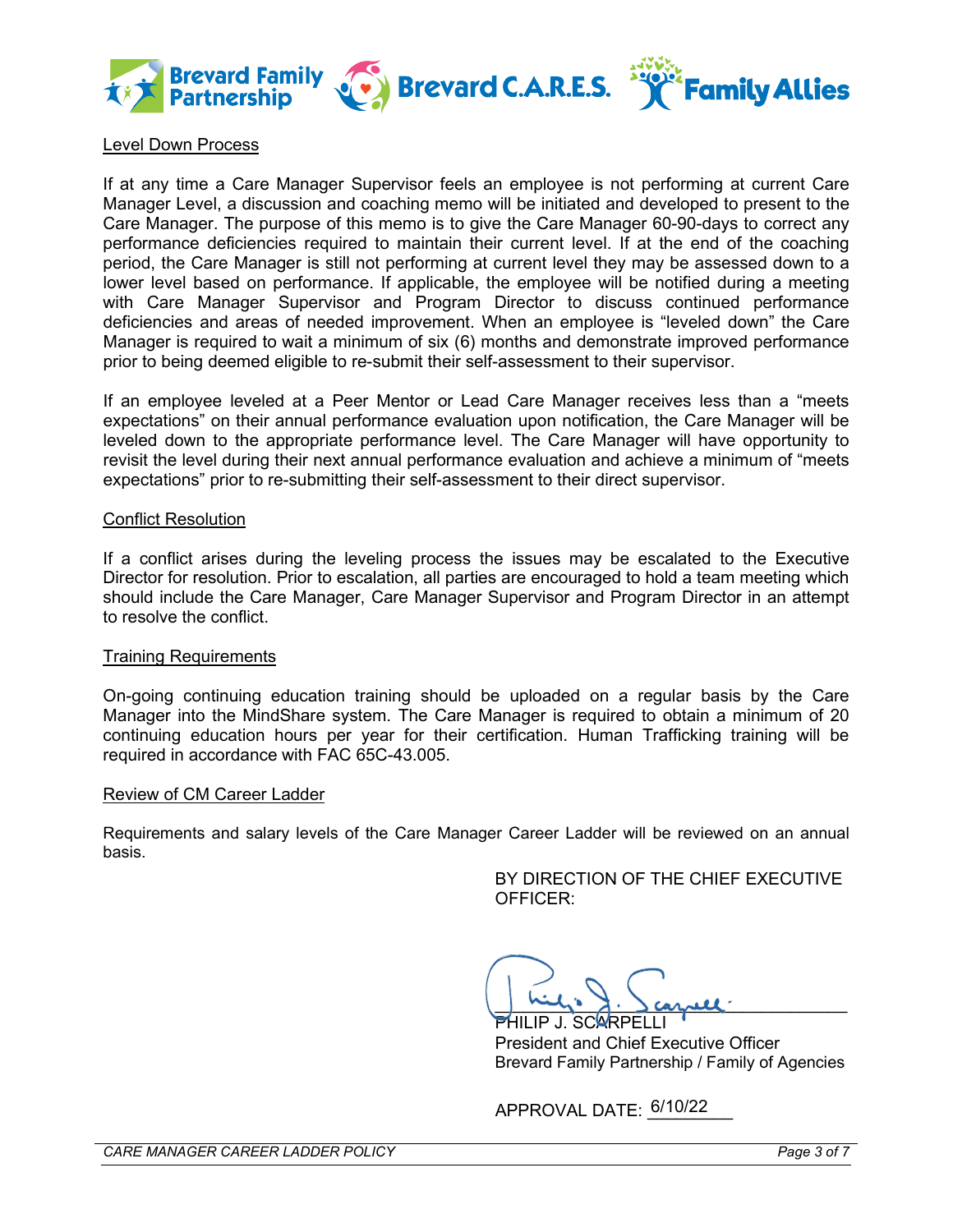

# **Care Manager Career Ladder**



| <b>Salary Range</b>              |                         |
|----------------------------------|-------------------------|
| Care Manager Trainee             |                         |
| <b>Provisional Certification</b> | \$45,000                |
| Care Manager 2                   |                         |
| <b>Fully Certified</b>           | \$1,500 annual increase |
| Care Manager 3                   | \$1,000 annual increase |
| Peer Mentor CM                   | \$1,500 annual increase |
| Lead CM                          | \$1,500 annual increase |
|                                  |                         |

| <b>Care Manager</b><br>Level                                                | <b>Educational Requirements</b>                                                                             | <b>Experience / Training Requirements</b>                                                                                                                                                                                                                                                                                                                                                                                                                                                                                                                                                                                                                                                                                                         | <b>Performance Rating</b><br>Requirements** | <b>Representative Responsibilities</b><br>(See job descriptions)                                                                                                                                                                                                                                                                                                                                                                                                                                      |
|-----------------------------------------------------------------------------|-------------------------------------------------------------------------------------------------------------|---------------------------------------------------------------------------------------------------------------------------------------------------------------------------------------------------------------------------------------------------------------------------------------------------------------------------------------------------------------------------------------------------------------------------------------------------------------------------------------------------------------------------------------------------------------------------------------------------------------------------------------------------------------------------------------------------------------------------------------------------|---------------------------------------------|-------------------------------------------------------------------------------------------------------------------------------------------------------------------------------------------------------------------------------------------------------------------------------------------------------------------------------------------------------------------------------------------------------------------------------------------------------------------------------------------------------|
| Care Manager<br>Trainee to Care<br>Manager/Provisi<br>onal<br>Certification | A Degree in Social Work or<br>Related Area of Study (Defined<br>in F.A.C. 65c-15.017)                       | Preferred one year of experience working<br>with children and families. Currently enrolled<br>in the Pre-Service Training class. Attaining a<br>passing score of 78% or above on the Child<br>Welfare Care Manager Exam and obtained<br>provisional certification. Currently working<br>on achieving Full Child Welfare Care<br>Manager (CWCM) Certification. Protected<br>caseload until full certification is reached.<br>First 90 calendar days: limited to no more<br>than 5 open active cases and no more than<br>10 children. Second 90 calendar days:<br>increased to no more than 8 open active<br>cases, No more than 15 children. Third 90<br>calendar days until full certification: limited to<br>11 cases, no more than 18 children. | N/A                                         | New hire required to complete pre-service training<br>class and attain minimal passing score (78%) on<br>Child Welfare Care Manager Exam. Currently<br>working on achieving Child Welfare Care Manager<br>Full Certification. Must obtain full certification within<br>12 months of exam date. Care Manager 1 must<br>document a minimum of 1,040 hours of experience<br>in a child welfare direct services position<br>(approximately 6 months of full-time employment)<br>and required supervision. |
|                                                                             |                                                                                                             |                                                                                                                                                                                                                                                                                                                                                                                                                                                                                                                                                                                                                                                                                                                                                   |                                             |                                                                                                                                                                                                                                                                                                                                                                                                                                                                                                       |
| Care Manager 2<br><b>Fully Certified</b>                                    | Certified as Child Welfare Care<br>Manager (CWCM) by the<br><b>Florida Certification Board</b><br>$(FCB)$ . | At least 6 months of post training experience<br>as a Child Welfare Care Manager and Full<br>Child Welfare Care Manager Certification<br>issued by the Florida Certification Board                                                                                                                                                                                                                                                                                                                                                                                                                                                                                                                                                                | N/A                                         | Care Manager must annually complete 20 hours of<br>Child Welfare continuing education and initiate<br>Human Trafficking training requirements and<br>ongoing certification requirements.                                                                                                                                                                                                                                                                                                              |
| Care Manager 3                                                              | Certified in Child Welfare by the<br>Florida Certification Board<br>$(FCB)$ .                               | Two years of experience in Child Welfare. If<br>Child Welfare experience has CPI Specialty<br>or certification, must become dually certified<br>within 1 year of hire date.<br>20 hours of child welfare related training                                                                                                                                                                                                                                                                                                                                                                                                                                                                                                                         | N/A                                         | Care Manager should fully understand case<br>practice and delivering quality services to children<br>and families.                                                                                                                                                                                                                                                                                                                                                                                    |
|                                                                             |                                                                                                             | required annually. Initial six (6) hour Human<br>Trafficking training completed and ongoing                                                                                                                                                                                                                                                                                                                                                                                                                                                                                                                                                                                                                                                       |                                             |                                                                                                                                                                                                                                                                                                                                                                                                                                                                                                       |

*CARE MANAGER CAREER LADDER POLICY Page 4 of 7*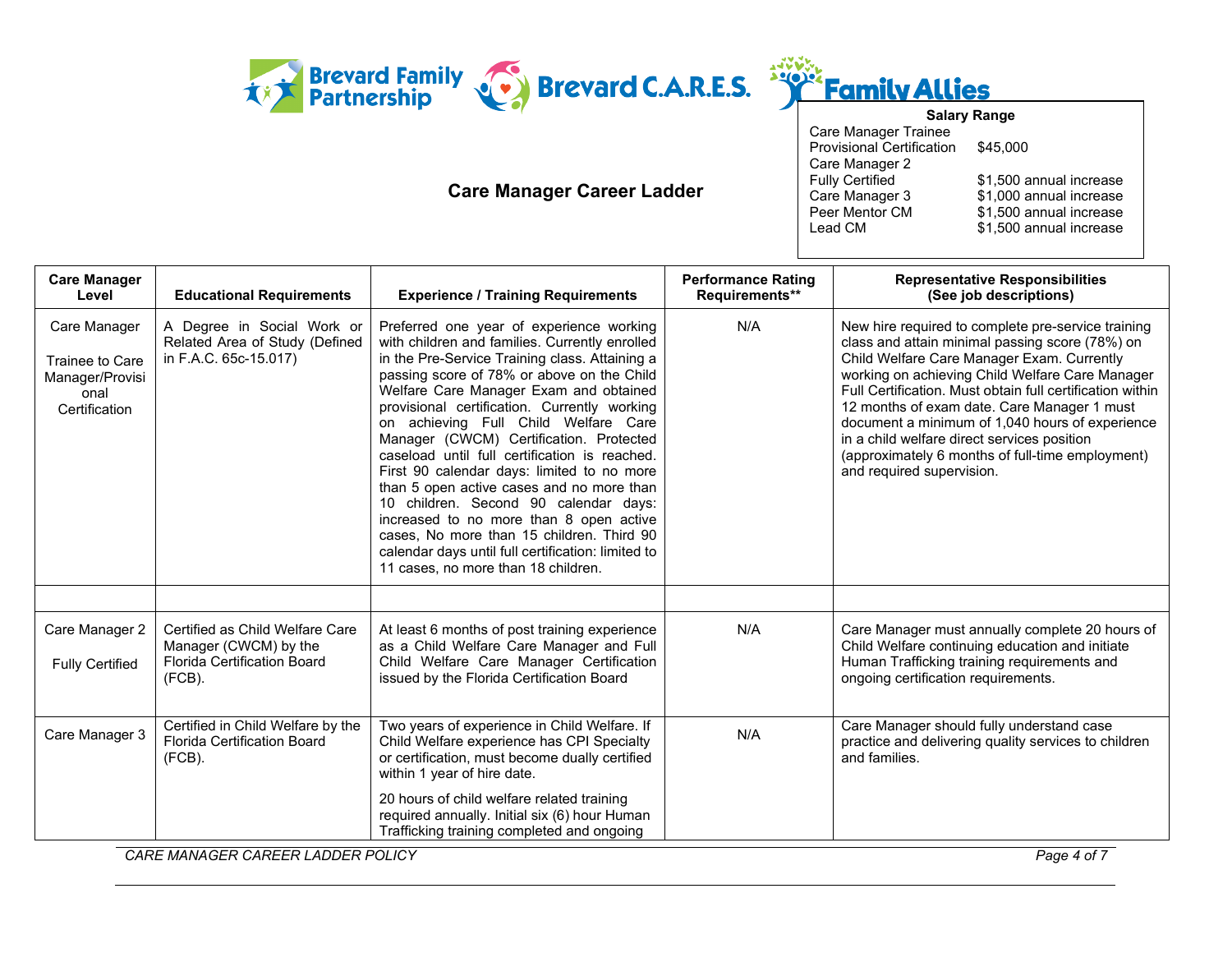

|                             |                                                                                                             | quarterly training requirements met.                                                                                                                                                                                                 |                                                                       |                                                                                                                                                                                                                                                                                                                                                                                                                                                                                                |
|-----------------------------|-------------------------------------------------------------------------------------------------------------|--------------------------------------------------------------------------------------------------------------------------------------------------------------------------------------------------------------------------------------|-----------------------------------------------------------------------|------------------------------------------------------------------------------------------------------------------------------------------------------------------------------------------------------------------------------------------------------------------------------------------------------------------------------------------------------------------------------------------------------------------------------------------------------------------------------------------------|
| Care Manager<br>Peer Mentor | Certified as Child Welfare Care<br>Manager (CWCM) by the<br><b>Florida Certification Board</b><br>(FCB).    | Two years of experience as a Care<br>Manager. Or 1 year of direct CM experience<br>if dually certified.<br>20 hours of child welfare related training<br>annually; Maintain Human Trafficking (HT)<br>certification; Mentor Training | Meets Expectations,<br>Exceeds Expectations,<br>or Exceptional        | Fully Certified Care Manager who is interested in<br>serving as a mentor to trainees/provisionally<br>certified staff. Peer Mentor training offered by the<br>BFP training team must be completed within six<br>months of becoming a Peer Mentor. Quarterly<br>attendance to leadership development sessions by<br>the management team required. Demonstrate<br>knowledge of F.S. Ch 39, F.A.C., and policy and<br>procedures regarding child welfare practice.                                |
| Lead Care<br>Manager        | Certified as Child Welfare Care<br>Manager (CWCM) by the<br><b>Florida Certification Board</b><br>$(FCB)$ . | Three years of experience as a Care<br>Manager; 20 hours of child welfare related<br>training annually; Maintain Human<br>Trafficking (HT) certification; Strength-Based<br><b>Supervision Training</b>                              | Meets Expectations,<br><b>Exceeds Expectations,</b><br>or Exceptional | Fully certified Care Manager who is interested in<br>supervisor development. At times, the Lead Care<br>Manager will be placed in an acting supervisor role<br>within the care center when needed. Supervisor<br>training offered by the BFP training team must be<br>completed. Quarterly attendance to leadership<br>development sessions by the management team<br>required. Demonstrate knowledge of F.S. Ch 39,<br>F.A.C., and policy and procedures regarding child<br>welfare practice. |

Care Manager Career Ladder, June 2018, Revised February 2020

## Care Manager Self - Assessment Identified Level:

Care Manager Statement of Interest for Identified Level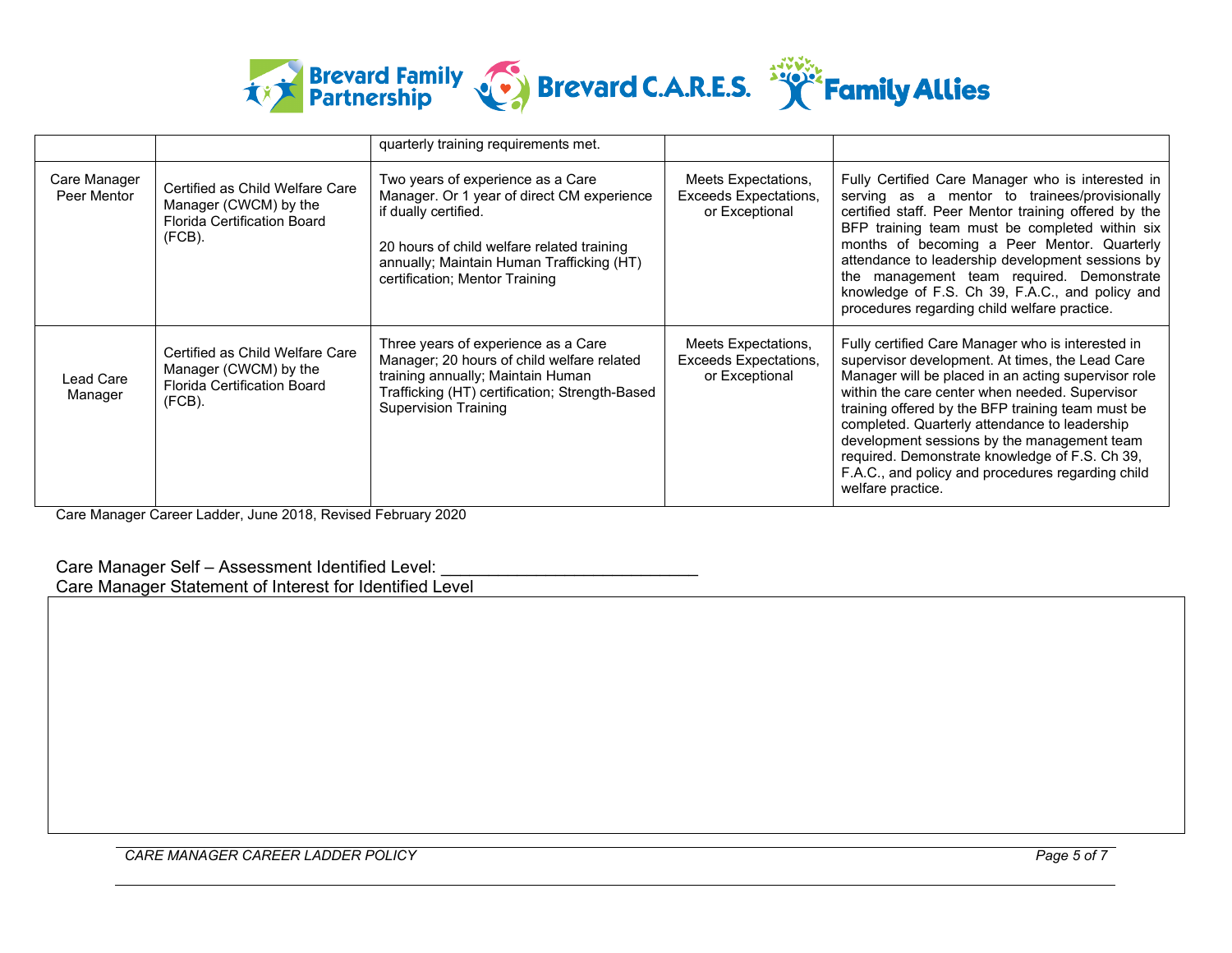

Supervisor Assessment of Care Manager Identified Level: \_\_\_\_\_\_\_\_\_\_\_\_\_\_\_\_\_\_\_\_\_\_\_\_ Supervisor Comments

Approved Care Center Manager Level by Program Director: \_\_\_\_\_\_\_\_\_\_\_\_\_\_\_\_\_\_\_\_\_\_\_\_ Program Director Comments

Approved Care Center Manager Level by Executive Director : Executive Director Comments

*CARE MANAGER CAREER LADDER POLICY Page 6 of 7*